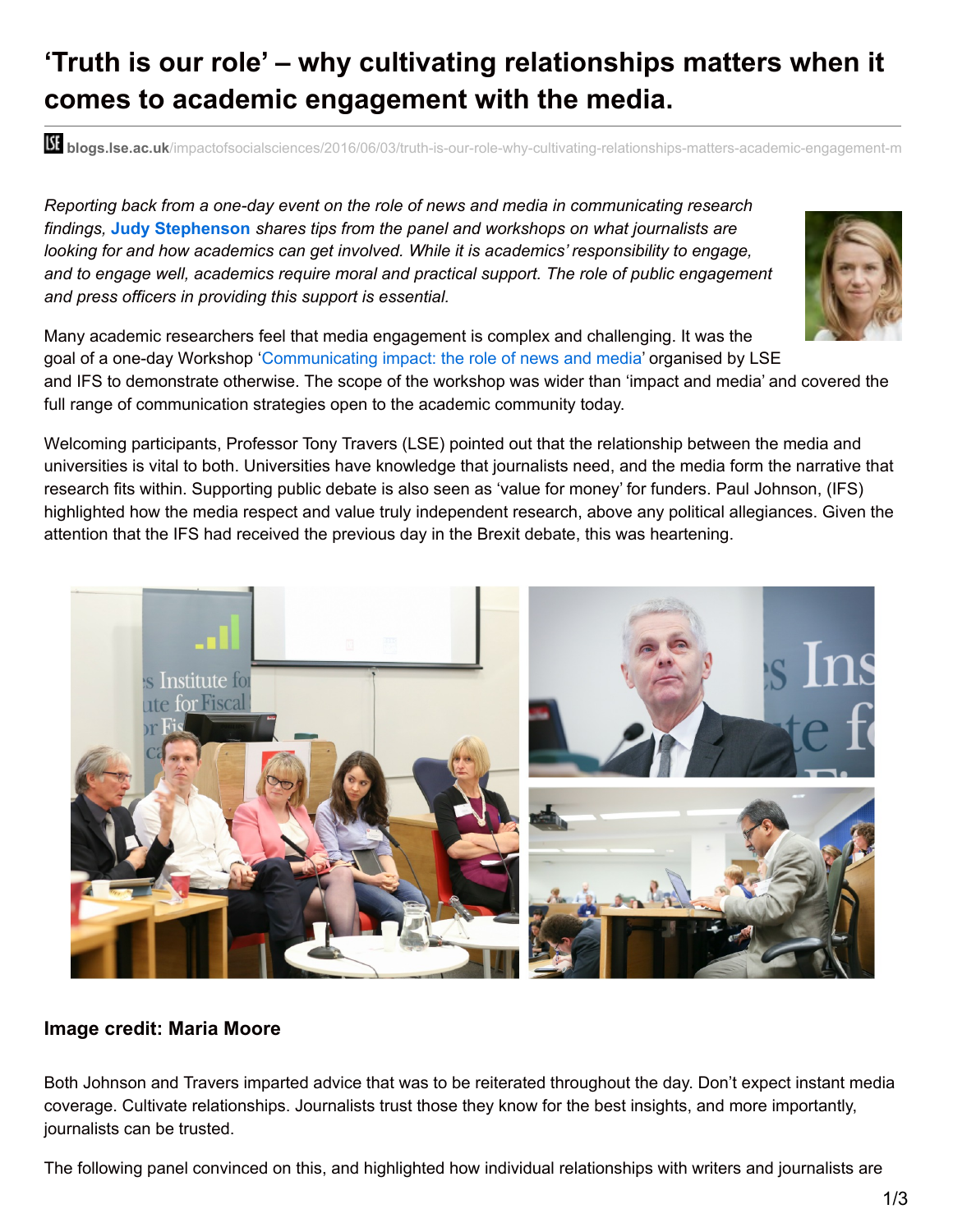key. Fran Abrams (Education Media Centre), Ed Conway (Sky News), Branwen Jeffreys (*BBC*), Soumaya Keynes (*The Economist*), and David Walker (*Guardian*) all shared their formative experiences in working with primary researchers and academics, many of them highly personal. Some invaluable tips emerged.

Firstly, Twitter is the best way to contact a journalist, and you should probably already be cultivating a relationship. Be on social media. Have a blog. (In the early days it's probably better to contribute to a well-known edited blog). If they have never heard of you or your work, the press release might not be read. Secondly, media is increasingly a visual environment; you need at least one chart! Having said this, the panel's dedication to scholarship was impressive – all described reading a great deal on the subjects they reported on. Journalists actually read the whole of your research and care about your methodology but – and this is key – readers don't. Audiences for each publication or media group differ. All the panel stressed that interpreting research is their role, even the most 'impactful' research will never be quoted verbatim.

What emerged was that in current context of increasingly political uses of 'facts' academic media engagement is more than getting your research written about. It's *much more important* than that. David Walker appealed for academic involvement in the journalist research, reminding all participants that the 'truth is our role'. To the delight of Tim Leunig and economic historians in the room, he also called for social scientists and commentators to 'do more history'.

Leunig himself was up next to talk about how he suffered the effects of a slow August news day in 2008 when Policy Exchange published Cities [Unlimited.](http://www.theguardian.com/commentisfree/2008/aug/13/regeneration.conservatives) He used the case to make it clear to those attending from university press offices that if academics are going to defend their research in public they need moral and practical support and it is the role of public engagement and press officers to provide it. There is an increasingly strategic role for press and public engagement offices.



Four afternoon sessions offered practical advice, case studies and Q&A. At the session on **social media and academic blogging** Chris Gilson, Helena Vieira and Sierra Williams (all of LSE) stressed the sustained work it takes to establish a blog, and gain reputation. The session also discussed social media; Twitter, despite its own management problems is still the preferred platform for all professional comment. The funding of good established blogs remains uncertain, sponsorship or other forms of commercial funding seem expected.

The session on **communicating sensitive research** with Romesh Vaitilingam, Bob Ward (LSE), Heather Rolfe